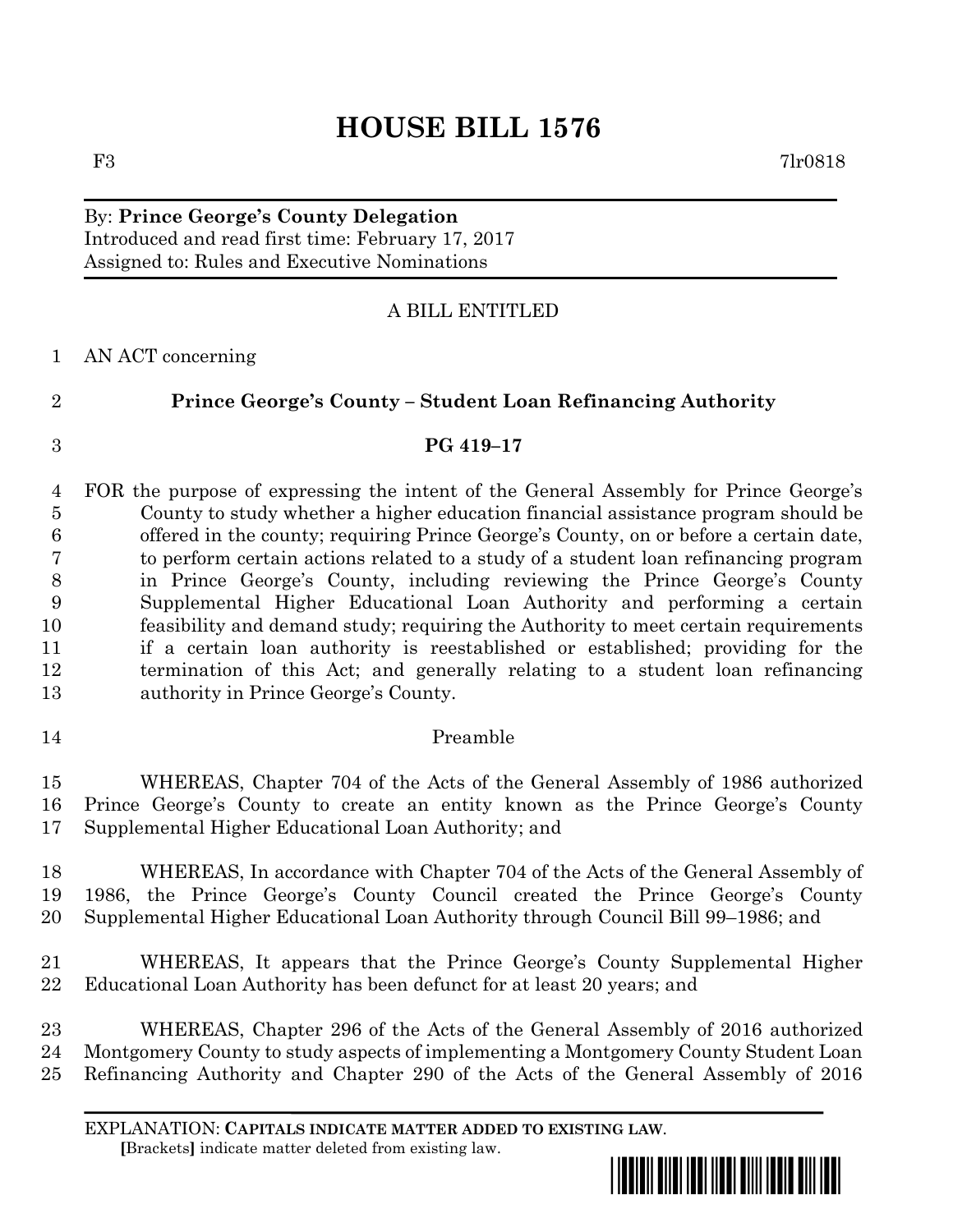#### **HOUSE BILL 1576**

 requires a study of the expansion or creation of an appropriate bonding authority for the refinancing of student loans in Maryland; and

 WHEREAS, The recent legislation regarding the study of higher education loan authorities, both at the county level and statewide, has generated interest in reviewing the Prince George's County Supplemental Higher Educational Loan Authority; now, therefore,

 SECTION 1. BE IT ENACTED BY THE GENERAL ASSEMBLY OF MARYLAND, That:

 (a) It is the intent of the General Assembly that Prince George's County study whether a program of financial assistance consisting of affordable grants, loans, and other aids should be offered in Prince George's County to enable individuals, as determined by the county, to obtain a postsecondary education.

(b) On or before December 1, 2018, Prince George's County shall:

 (1) Review and study the Prince George's County Supplemental Higher Educational Loan Authority, including:

 (i) Determining the functions the Authority performed and the actions the Authority took when it was a functioning entity;

(ii) Determining the reasons why the Authority is now defunct; and

 (iii) 1. Determining whether changes could be made to the Authority that would enable it to be a functioning entity that meets the needs of Prince George's County; or

 2. Determining whether the provisions of law for the Authority should be repealed, and if so, whether another entity should be created that would better meet the needs of Prince George's County;

 (2) Perform a feasibility and demand study for a student loan refinancing program in Prince George's County, including a determination of categories of individuals who might benefit from the program such as county residents, graduates of the county public school system, and individuals employed by the county government or public school system;

 (3) Assess the potential benefit to recruitment and retention of county and school system employees of a student loan refinancing program in Prince George's County;

 (4) Study the operation of student loan refinancing programs in other systems, including operating costs; and

 (5) (i) Hold public hearings on a student loan refinancing program in Prince George's County; and